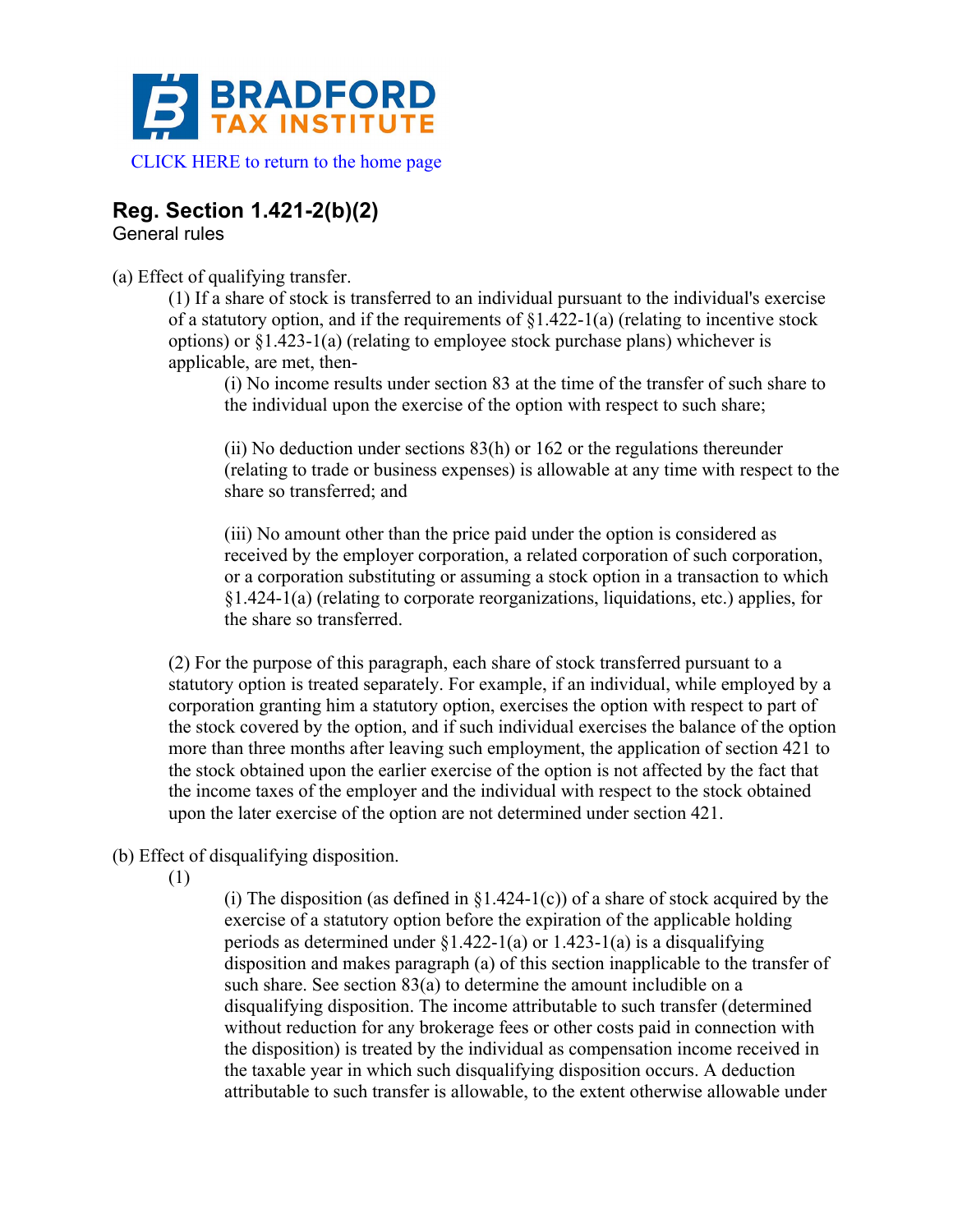section 162, for the taxable year in which such disqualifying disposition occurs to the employer corporation, or a related corporation of such corporation, or a corporation substituting or assuming an option in a transaction to which §1.424- 1(a) applies. Additionally, the amount allowed as a deduction must be determined as if the requirements of section 83(h) and §1.83-6(a) apply. No amount is treated as income, and no amount is allowed as a deduction, for any taxable year other than the taxable year in which the disqualifying disposition occurs. If the amount realized on the disposition exceeds (or is less than) the sum of the amount paid for the share and the amount of compensation income recognized as a result of such disposition, the extent to which the difference is treated as gain (or loss) is determined under the rules of section 302 or 1001, as applicable.

(ii) The following examples illustrate the principles of this paragraph (b):

Example (1). On June 1, 2006, X Corporation grants an incentive stock option to A, an employee of X, entitling A to purchase 100 shares of X stock at \$10 per share. On August 1, 2006, A exercises the option when the fair market value of X stock is \$20 per share, and 100 shares of X stock are transferred to A on that date. On December 15, 2007, A sells the stock for \$20 per share. Because A disposed of the stock before June 2, 2008, A did not satisfy the holding period requirements of  $\S1.422-1(a)$ . Under paragraph (b)(1)(i) of this section, A therefore made a disqualifying disposition of the stock. Thus, paragraph (a) of this section is inapplicable to the transfer of the shares, and A must include the compensation income attributable to the transfer of the shares in gross income in the year of the disqualifying disposition. The amount of compensation income A must include in income is \$1,000 (\$2,000, the fair market value of X stock on transfer less \$1,000, the exercise price per share). If the requirements of  $883(h)$  and  $81.83-6(a)$  are satisfied and otherwise allowable under section162, X is allowed a deduction of \$1,000 for its taxable year in which the disqualifying disposition occurs.

Example (2). Y Corporation grants an incentive stock option for 100 shares of its stock to E, an employee of Y. The option has an exercise price of \$10 per share. E exercises the option and is transferred the shares when the fair market value of a share of Y stock is \$30. Before the applicable holding periods are met, Y redeems the shares for \$70 per share. Because the holding period requirements of §1.422- 1(a) are not met, the redemption of the shares is a disqualifying disposition of the shares. Under paragraph  $(b)(1)(i)$  of this section, A made a disqualifying disposition of the stock. Thus, paragraph (a) of this section is inapplicable to the transfer of the shares, and E must include the compensation income attributable to the transfer of the shares in gross income in the year of the disqualifying disposition. The amount of compensation income that E must include in income is \$2,000 (\$3,000, the fair market value of Y stock on transfer, less \$1,000, the exercise price paid by E). The character of the additional gain that is includible in E's income as a result of the redemption is determined under the rules of section 302. If the requirements of §83(h) and § 1.83-6(a) are satisfied and otherwise allowable under section 162, Y is allowed a deduction for the taxable year in which the disqualifying disposition occurs for the compensation income of \$2,000. Y is not allowed a deduction for the additional gain includible in E's income as a result of the redemption.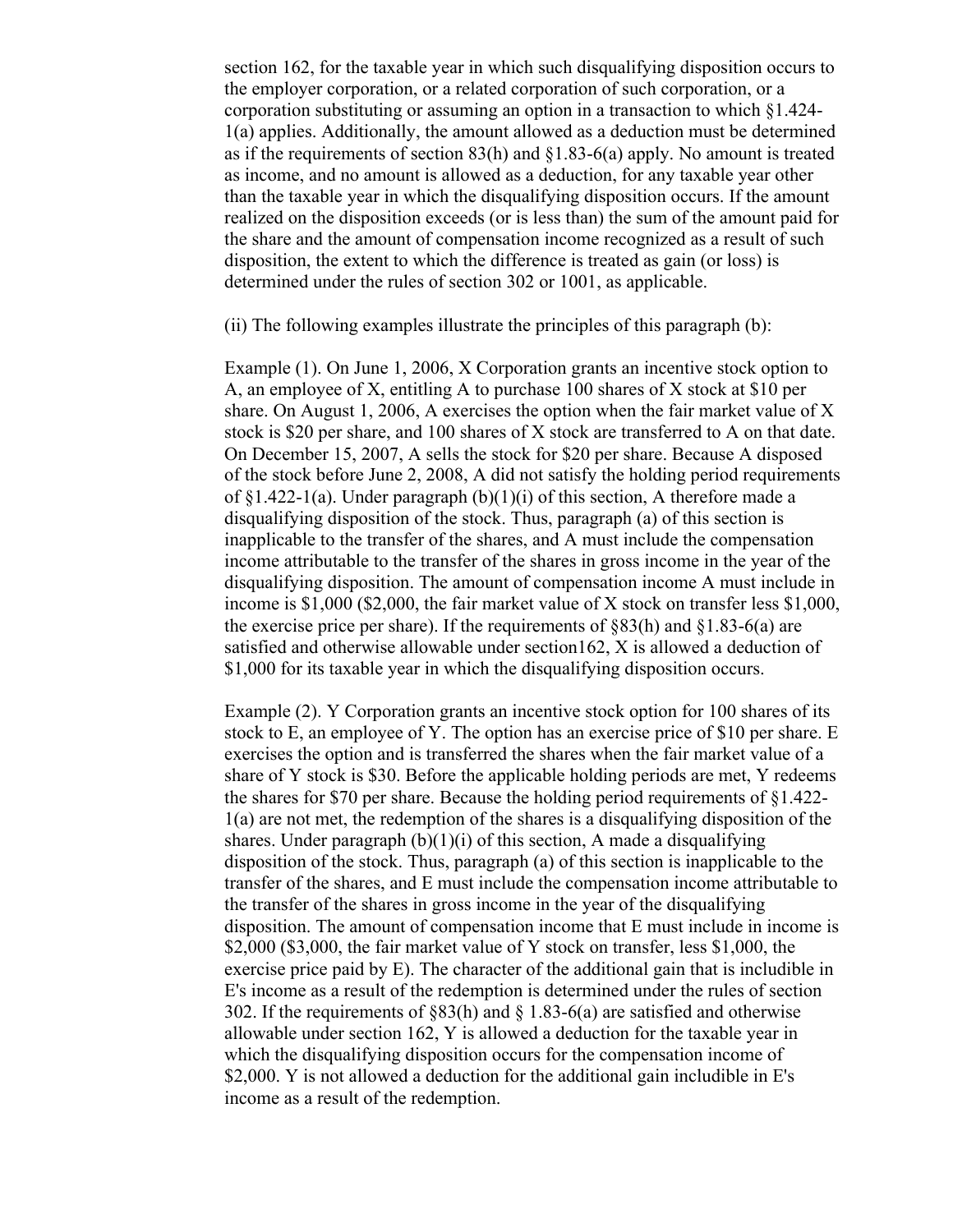

(2) If an optionee transfers stock acquired through the optionee's exercise of a statutory option prior to the expiration of the applicable holding periods, paragraph (a) of this section continues to apply to the transfer of the stock pursuant to the exercise of the option if such transfer is not a disposition of the stock as defined in §1.424-1(c) (for example, a transfer from a decedent to the decedent's estate or a transfer by bequest or inheritance). Similarly, a subsequent transfer by the executor, administrator, heir, or legatee is not a disqualifying disposition by the decedent. If a statutory option is exercised by the estate of the optionee or by a person who acquired the option by bequest or inheritance or by reason of the death of such optionee, see paragraph (c) of this section. If a statutory option is exercised by the individual to whom the option was granted and the individual dies before the expiration of the holding periods, see paragraph (d) of this section.

(3) For special rules relating to the disqualifying disposition of a share of stock acquired by exercise of an incentive stock option, see  $\S$ {\stat{1.422-5(b)(2) and 1.424-1(c)(3).

## (c) Exercise by estate.

(1) If a statutory option is exercised by the estate of the individual to whom the option was granted (or by any person who acquired such option by bequest or inheritance or by reason of the death of such individual), paragraph (a) of this section applies to the transfer of stock pursuant to such exercise in the same manner as if the option had been exercised by the deceased optionee. Consequently, neither the estate nor such person is required to include any amount in gross income as a result of a transfer of stock pursuant to the exercise of the option. Paragraph (a) of this section applies even if the executor, administrator, or such person disposes of the stock so acquired before the expiration of the applicable holding periods as determined under  $\S1.422-1(a)$  or  $1.423-1(a)$ . This special rule does not affect the applicability of section 423(c), relating to the estate's or other qualifying person's recognition of compensation income, or section 1222, relating to what constitutes a short-term and long-term capital gain or loss. Paragraph (a) of this section also applies even if the executor, administrator, or such person does not exercise the option within three months after the death of the individual or is not employed as described in §1.421-1(h), either when the option is exercised or at any time. However, paragraph (a) of this section does not apply to a transfer of shares pursuant to an exercise of the option by the estate or by such person unless the individual met the employment requirements described in  $\S1.421-1(h)$  either at the time of the individual's death or within three months before such time (or, if applicable, within the period described in  $§1.422-1(a)(3)$ ). Additionally, paragraph (a) of this section does not apply if the option is exercised by a person other than the executor or administrator, or other than a person who acquired the option by bequest or inheritance or by reason of the death of such deceased individual. For example, if the option is sold by the estate, paragraph (a) of this section does not apply to the transfer of stock pursuant to an exercise of the option by the buyer, but if the option is distributed by the administrator to an heir as part of the estate, paragraph (a) of this section applies to the transfer of stock pursuant to an exercise of the option by such heir.

(2) Any transfer by the estate, whether a sale, a distribution of assets, or otherwise, of the stock acquired by its exercise of the option under this paragraph is a disposition of the stock for purposes of section  $423(c)$ . Therefore, if section  $423(c)$ , is applicable, the estate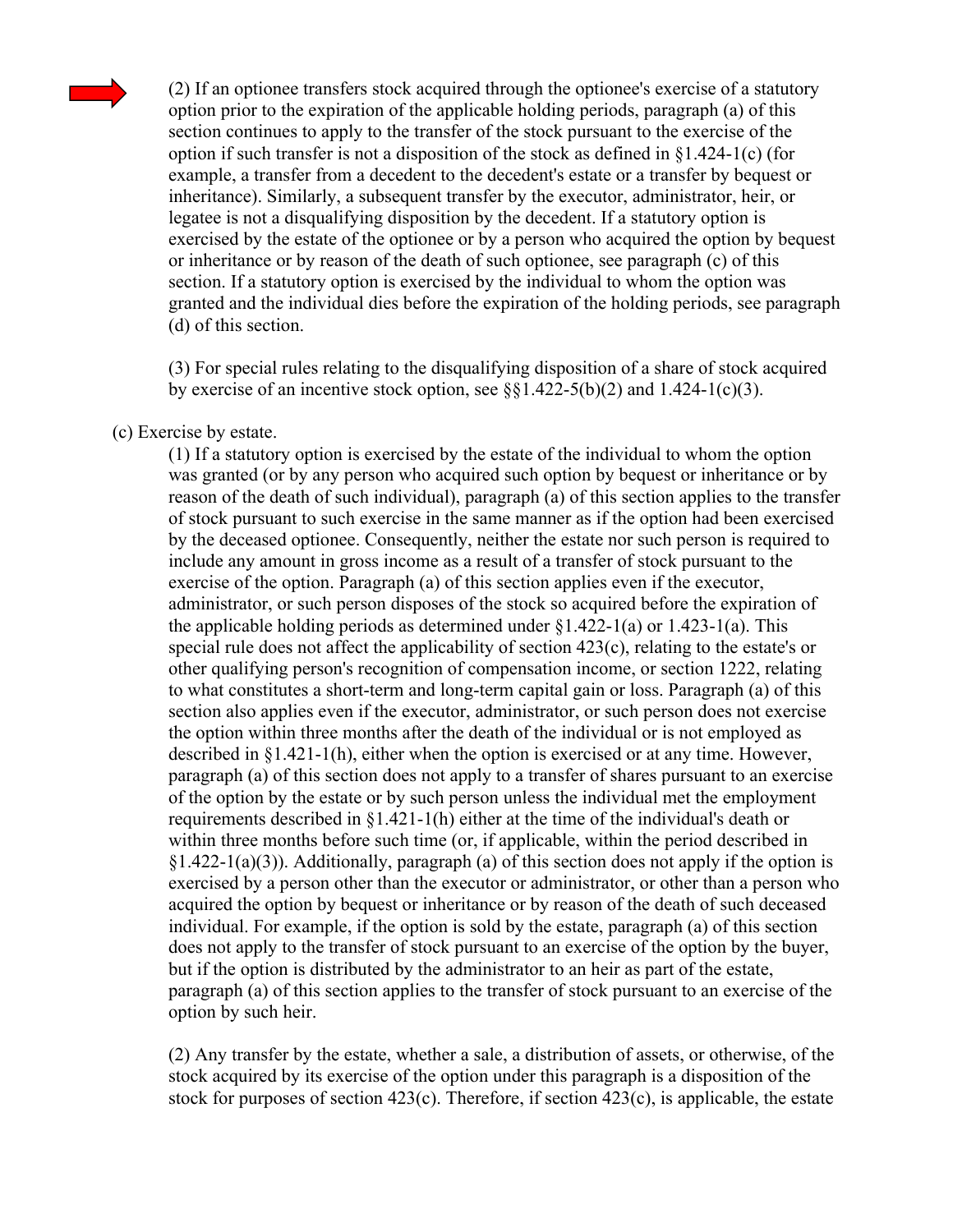must include an amount as compensation in its gross income. Similarly, if section 423(c) is applicable in case of an exercise of the option under this paragraph by a person who acquired the option by bequest or inheritance or by reason of the death of the individual to whom the option was granted, there must be included in the gross income of such person an amount as compensation, either when such person disposes of the stock, or when he dies owning the stock.

(3)

(i) If, under section 423(c), an amount is required to be included in the gross income of the estate or of such person, the estate or such person shall be allowed a deduction as a result of the inclusion of the value of the option in the estate of the individual to whom the option was granted. Such deduction shall be computed under section 691(c) by treating the option as an item of gross income in respect of a decedent under section 691 and by treating the amount required to be included in gross income under section 423(c), as an amount included in gross income under section 691 in respect of such item of gross income. No such deduction shall be allowable with respect to any amount other than an amount includible under section 423(c). For the rules relating to the computation of a deduction under section  $691(c)$ , see §1.691(c)-1.

(ii) The application of subdivision (i) may be illustrated by the following example:

Example. On June 1, 2004, E was granted an option under an employee stock purchase plan to purchase for \$85 one share of the stock of his employer. On such day, the fair market value of such stock was \$100 per share. E died on February 1, 2006, without having exercised such option. The option was, however, exercisable by his estate, and for purposes of the estate tax was valued at \$30. On March 1, 2006, the estate exercised the option, and on March 15, 2006, sold for \$150 the share of stock so acquired. For its taxable year including March 15, 2006, the estate is required by sections  $421(c)(1)(B)$  and  $423(c)$  to include in its gross income as compensation the amount of \$15. During such taxable year, no amounts of income were properly paid, credited, or distributable to the beneficiaries of the estate. However, under section  $421(c)(2)$ , the estate is entitled to a deduction determined in the following manner. E's estate includes no other items of income in respect of a decedent referred to in section 691(a), and no deductions referred to in section 691(b), so that the value for estate tax purposes of the option, \$30, is also the net value of all items of income in respect of the decedent. The estate tax attributable to the inclusion of the option in the estate of E is \$10. Since \$15, the amount includible in gross income by reason of sections  $421(c)(1)(B)$  and  $423(c)$ , is less than the value for estate tax purposes of the option, only 15/30 of the estate tax attributable to the inclusion of the option in the estate is deductible; that is, 15/30 of \$10, or \$5. No deduction under section 421(c)(2) is allowable with respect to any capital gain.

(4)

(i)

(a) In the case of the death of an optionee, the basis of any share of stock acquired by the exercise of an option under this paragraph (c), determined under section 1011, shall be increased by an amount equal to the portion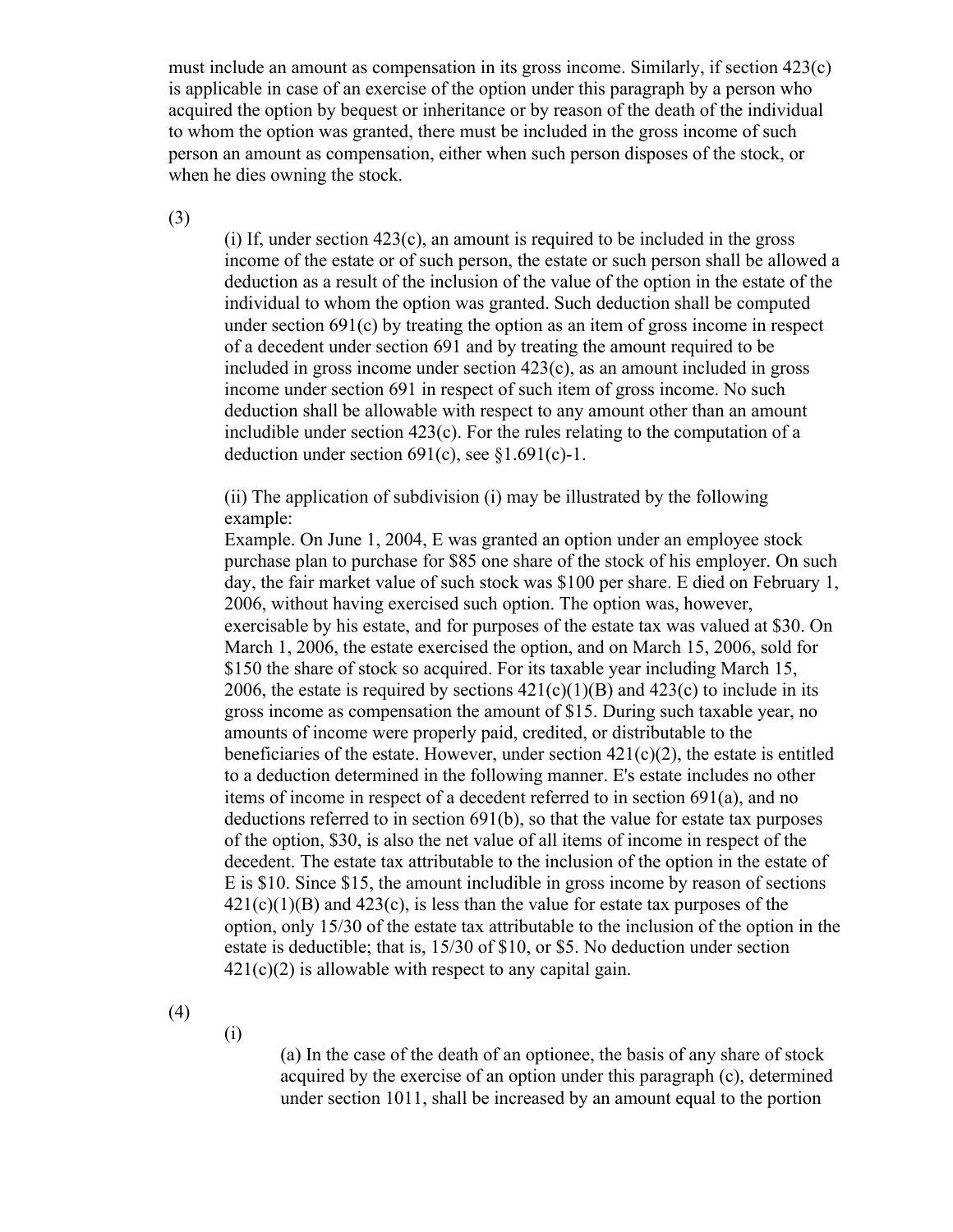of the basis of the option attributable to such share. For example, if a statutory option to acquire 10 shares of stock has a basis of \$100, the basis of one share acquired by a partial exercise of the option, determined under section 1011, would be increased by 1/10th of \$100, or \$10. The option acquires a basis, determined under section 1014(a) or under section 1022, if applicable, only if the transfer of the share pursuant to the exercise of such option qualifies for the special tax treatment provided by section 421(a). To the extent the option is so exercised, in whole or in part, it will acquire a basis equal to its fair market value (or the basis as determined under section 1022, if applicable) at the date of the employee's death or, if an election is made under section 2032, its value at its applicable valuation date. In certain cases, the basis of the share is subject to the adjustments provided by paragraphs  $(c)(4)(i)(b)$  and  $(c)$  of this section, but such adjustments are only applicable in the case of an option that is subject to section 423(c).

(b) If the amount which would have been includible in gross income under section 423(c) had the employee exercised the option on the date of his death and held the share at the time of his death exceeds the amount which is includible in gross income under such section, the basis of the share, determined under (a) of this subdivision, shall be reduced by such excess. For example, if \$15 would have been includible in the gross income of the employee had he exercised the option and held such share at the time of his death, and only \$10 is includible under section 423(c), the basis of the share, determined under (a) of this subdivision, would be reduced by \$5. For purposes of determining the amount which would have been includible in gross income under section 423(c), if the employee had exercised the option and held such share at the time of his death, the amount which would have been paid for the share shall be computed as if the option had been exercised on the date the employee died.

(c) If the amount includible in gross income under section 423(c), exceeds the portion of the basis of the option attributable to the share, the basis of the share, determined under (a) of this subdivision, shall be increased by such excess. Thus, if \$15 is includible in gross income under such section, and the basis of the option with respect to the share is \$10, the basis of the share, determined under (a) of this subdivision, will be increased by \$5.

(ii) If a statutory option is not exercised by the estate of the individual to whom the option was granted, or by the person who acquired such option by bequest or inheritance or by reason of the death of such individual, the option shall be considered to be property that constitutes a right to receive an item of income in respect of a decedent to which the rules of sections 691 and 1014(c) (or section 1022(f), if applicable) apply.

(iii) The application of this subparagraph may be illustrated by the following examples: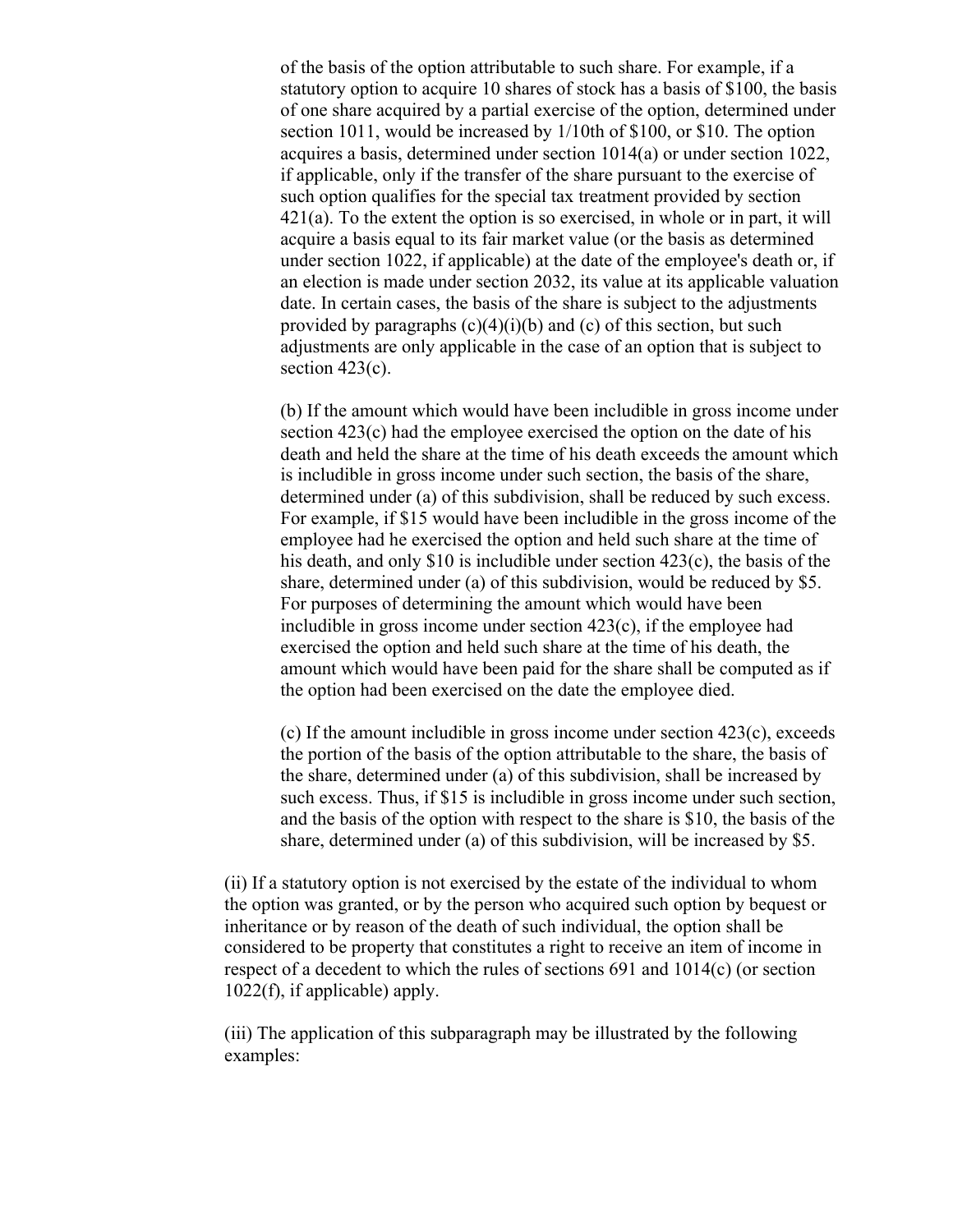Example (1). On June 1, 2005, the X Corporation granted to E, an employee, an option under its employee stock purchase plan to purchase a share of X Corporation stock for \$85. The fair market value of X Corporation stock on such date was \$100 per share. On June 1, 2006, E died. The fair market value of X Corporation stock on such date exceeded \$100 per share and the fair market value of the option on the applicable valuation date was \$35. On August 1, 2006, the estate of E exercised the option and sold the share of X Corporation stock at a time when the fair market value of the share was \$120. The basis of the share is \$120 (the \$85 paid for the stock plus the \$35 basis of the option). When the share is sold for \$120, the estate is required to include \$15 in its gross income as compensation. Since \$15 would have been includible in E's gross income if he had exercised the option and held such share at the time of his death, paragraph  $(c)(4)(i)(b)$  of this section does not apply. Moreover, since the \$15 includible in the gross income of the estate does not exceed the basis of the option (\$35), paragraph  $(c)(4)(i)(c)$  of this section does not apply. Since the basis of the stock and the sale price are the same, no gain or loss is realized by the estate on the disposition of the share.

Example (2). Assume the same facts as in Example 1, except that the fair market value of the share of stock at the time of its sale was \$90. The basis of the share, determined under paragraph (c)(4)(i)(a) of this section, is \$120 (the \$85 paid for the stock plus the \$35 basis of the option). When the share is sold for \$90, the estate is required to include \$5 in its gross income as compensation. If the employee had exercised the option and held the share at the time of his death, \$15 would have been includible in gross income as compensation for the taxable year ending with his death. Since such amount exceeds by \$10 the amount which the estate is required to include in its gross income, paragraph  $(c)(4)(i)(b)$  of this section applies, and the basis of the share (\$120), determined under paragraph  $(c)(4)(i)(a)$  of this section is reduced by \$10. Accordingly, the basis is \$110, and a capital loss of \$20 is realized on the disposition of the share.

Example (3). Assume the same facts as in Example 1, except that the fair market value of the option on the applicable valuation date was \$5, and that the fair market value of X Corporation stock on the date the employee died did not exceed \$100. The basis of the share, determined under paragraph  $(c)(4)(i)(a)$  of this section, is \$90 (the \$85 paid for the stock plus the \$5 basis of the option). When the share is sold for \$120, the estate is required to include \$15 in its gross income as compensation. Since such amount exceeds by \$10 the basis of the option, paragraph  $(c)(4)(i)(c)$  of this section applies, and the basis of the share (\$90), determined under paragraph  $(c)(4)(i)(a)$  of this section, is increased by \$10. Accordingly, the basis is \$100 and a capital gain of \$20 is realized on the disposition of the share.

Example (4). Assume the same facts as in Example 1, except that on June 1, 2006, the date the employee died, the fair market value of X Corporation stock was \$98, and that on June 1, 2007, the alternate valuation date, the fair market value of the stock had declined substantially, and the fair market value of the option was \$5. On August 1, 2007, the estate of E exercised the option and sold the share when its fair market value was \$92. The basis of the share, determined under paragraph  $(c)(4)(i)(a)$  of this section, is \$90 (the \$85 paid for the stock plus the \$5 basis of